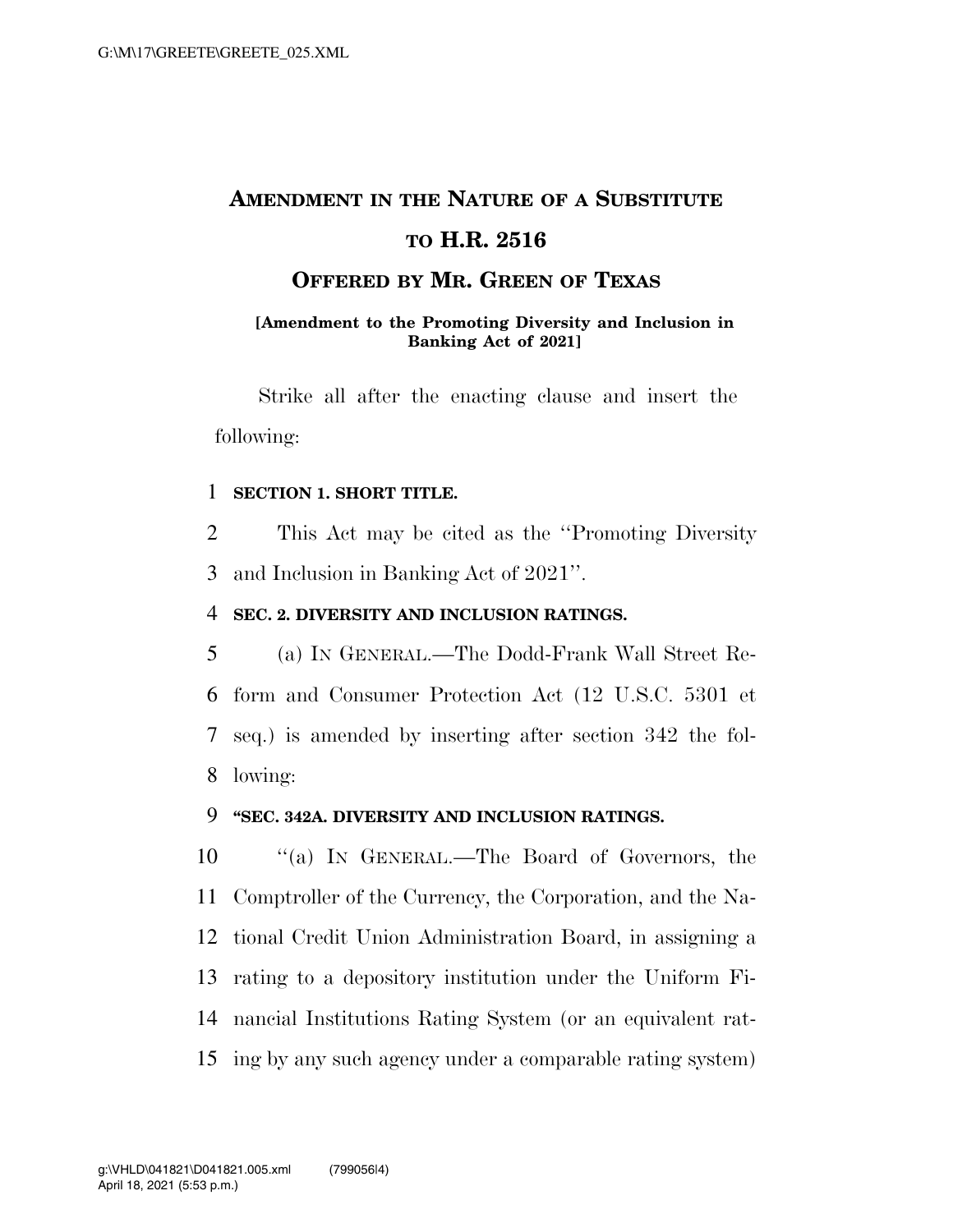shall include a diversity and inclusion component that ex-amines—

3 (1) whether the depository institution has ef- fective policies in place to encourage diversity and inclusion in the hiring practices of the institution; ''(2) whether the depository institution provides training to the employees of the institution, that is appropriate to the size and resources of the institu-tion, on diversity and inclusion; and

 ''(3)(A) with respect to a depository institution with total consolidated assets of \$1,000,000,000 or less, whether such depository institution has des- ignated an individual to serve as a Diversity and In- clusion Officer who reports to the Chief Executive Officer of the institution on all diversity and inclu-sion matters; or

 $\langle G \rangle$  with respect to a depository institution with total consolidated assets of more than \$1,000,000,000, whether such depository institu-tion—

21 ''(i) has designated an individual to serve as a Diversity and Inclusion Officer; and  $\frac{1}{1}$  as established a committee for diver- sity and inclusion that holds meetings quarterly and that includes in its membership the Diver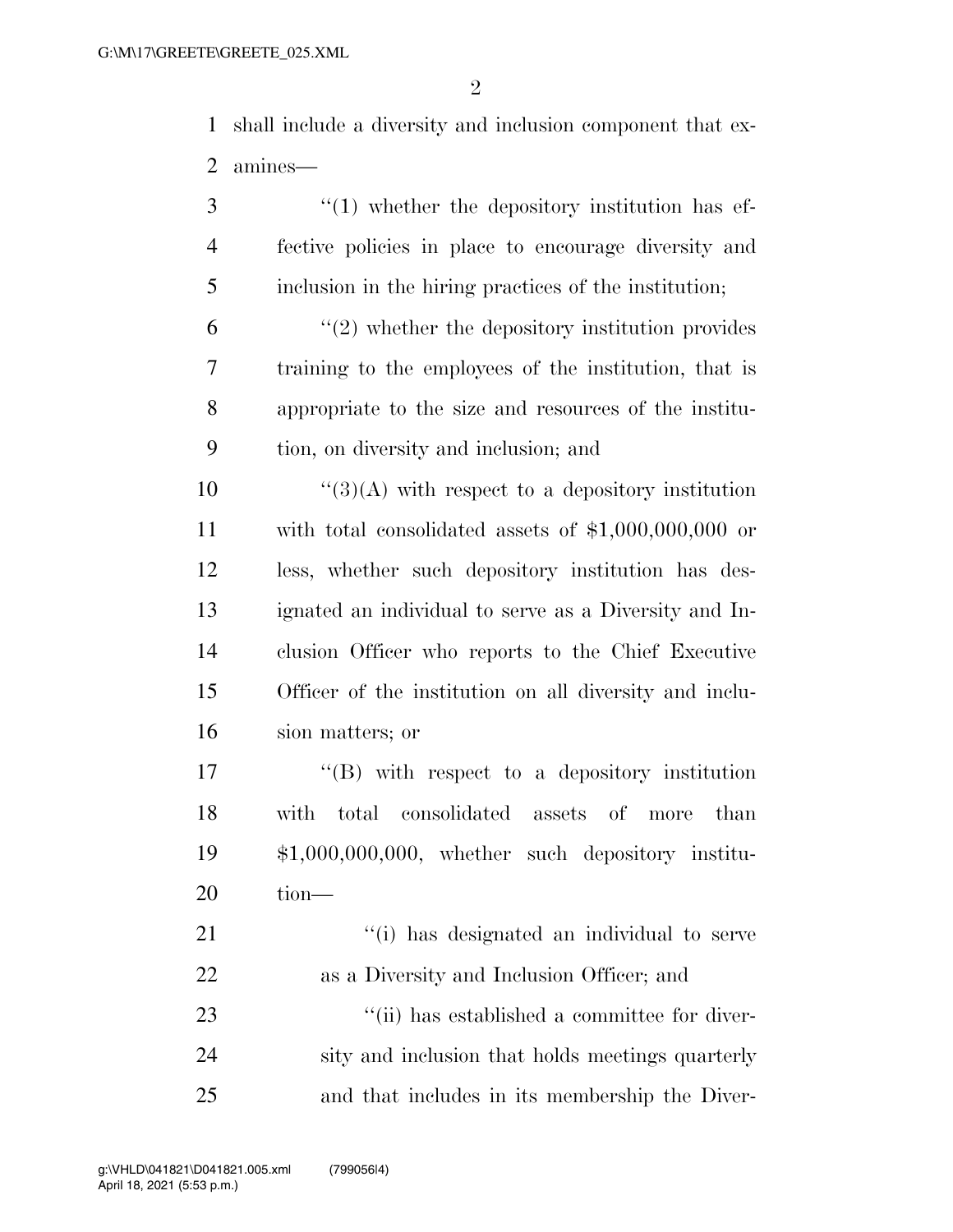| $\mathbf{1}$   | sity and Inclusion Officer designated under                      |
|----------------|------------------------------------------------------------------|
| $\overline{2}$ | clause (i) and the Chief Executive Officer of the                |
| 3              | institution.                                                     |
| $\overline{4}$ | "(b) APPLICATION TO MINORITY DEPOSITORY INSTI-                   |
| 5              | TUTIONS.—In carrying out subsection (a) with respect to          |
| 6              | minority depository institutions, the Board of Governors,        |
| 7              | the Comptroller of the Currency, the Corporation, and the        |
| 8              | National Credit Union Administration Board shall—                |
| 9              | $\cdot\cdot\cdot(1)$ assign such institutions the most favorable |
| 10             | rating with respect to the diversity and inclusion               |
| 11             | component described under subsection (a); and                    |
| 12             | $f'(2)$ exempt such institutions from any exam-                  |
| 13             | ination procedures related to the diversity and inclu-           |
| 14             | sion component described under subsection (a).                   |
| 15             | "(c) DEFINITIONS.—In this section:                               |
| 16             | "(1) DEPOSITORY INSTITUTION.—The term 'de-                       |
| 17             | pository institution' means a depository institution             |
| 18             | or a credit union.                                               |
| 19             | MINORITY DEPOSITORY INSTITUTION.<br>(2)                          |
| 20             | The term 'minority depository institution' means an              |
| 21             | entity that is—                                                  |
| 22             | "(A) a minority depository institution, as                       |
| 23             | defined in section 308 of the Financial Institu-                 |
| 24             | tions Reform, Recovery, and Enforcement Act                      |
| 25             | of 1989 (12 U.S.C. 1463 note); or                                |